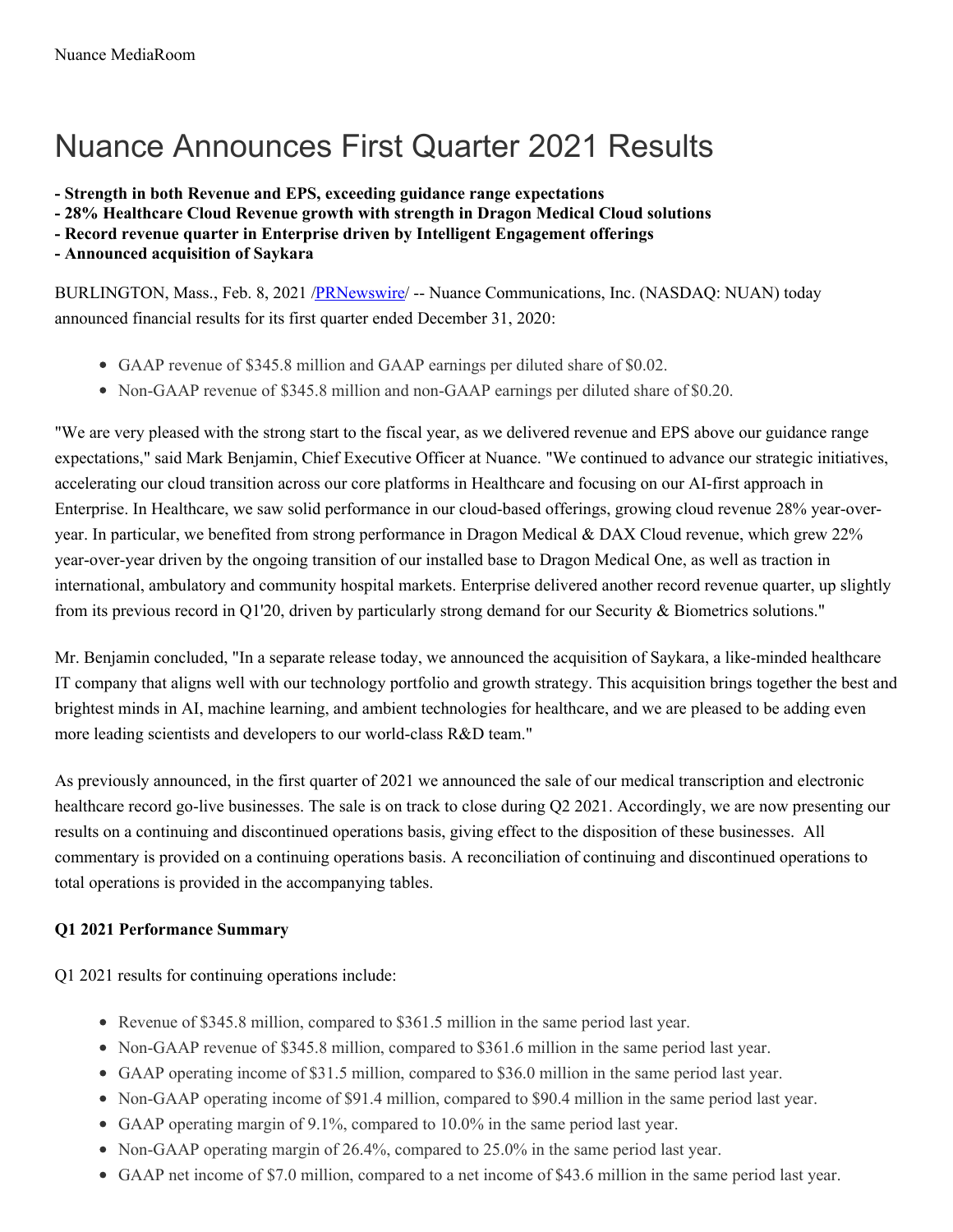- Non-GAAP net income of \$62.5 million, compared to \$63.5 million in the same period last year.
- GAAP EPS of \$0.02, compared to \$0.15 in the same period last year.
- Non-GAAP EPS of \$0.20, compared to \$0.22 in the same period last year.
- Operating cash flows from continuing operations was \$54.6 million, compared to \$44.7 million in the same period last year.

## **Capital Allocation**

We remain committed to our balanced capital allocation approach. In February, we replaced our revolving credit facility, with the maturity date now extended to 2026 and the facility upsized to \$300 million. We did not repurchase any shares during the first quarter, and have \$261 million remaining under our share repurchase board authorization. We remain confident in the strength of our balance sheet and our liquidity position, ending the first quarter with a cash and marketable securities balance of \$374 million, above our target minimum cash balance range.

For a complete discussion of Nuance's results and business outlook, including our updated guidance, please see the Company's Prepared Remarks document available at [https://investors.nuance.com/quarterly-results](https://c212.net/c/link/?t=0&l=en&o=3059986-1&h=671198260&u=https%3A%2F%2Finvestors.nuance.com%2Fquarterly-results&a=https%3A%2F%2Finvestors.nuance.com%2Fquarterly-results).

Please refer to the "Discussion of Non-GAAP Financial Measures," and "GAAP to Non-GAAP Reconciliations," included elsewhere in this release, for more information regarding the Company's use of non-GAAP financial measures.

## **Conference Call and Prepared Remarks**

Nuance will host a conference call today at  $5:00$  p.m. ET. To participate, please access the live webcast [here](https://c212.net/c/link/?t=0&l=en&o=3059986-1&h=741877450&u=https%3A%2F%2Fwww.webcaster4.com%2FWebcast%2FPage%2F2424%2F39523&a=here), or by dialing 1-888-317-6003 (US and Canada) or 1-412-317-6061 (international) and referencing code 9035615.

Nuance will provide a copy of Prepared Remarks in combination with this press release. These remarks are offered to provide shareholders and analysts additional detail for analyzing the results. The remarks are available at [http://investors.nuance.com](https://c212.net/c/link/?t=0&l=en&o=3059986-1&h=3665849812&u=https%3A%2F%2Finvestors.nuance.com%2F&a=http%3A%2F%2Finvestors.nuance.com) and will not be read on the call.

# **About Nuance Communications, Inc.**

Nuance [Communications](https://c212.net/c/link/?t=0&l=en&o=3059986-1&h=1787903545&u=http%3A%2F%2Fwww.nuance.com%2F&a=Nuance+Communications), Inc. (NASDAQ: NUAN) is a technology pioneer with market leadership in conversational AI and ambient intelligence. A full-service partner trusted by 90 percent of U.S. hospitals and 85 percent of the Fortune 100 across the globe, we create intuitive solutions that amplify people's ability to help others.

*Trademark reference: Nuance and the Nuance logo are registered trademarks or trademarks of Nuance Communications,* Inc. or its affiliates in the United States and/or other countries. All other trademarks referenced herein are the property of *their respective owners.*

# **Safe Harbor and Forward-Looking Statements**

Statements in this document regarding future performance and our management's future expectations, beliefs, goals, plans or prospects constitute forward-looking statements within the meaning of the Private Securities Litigation Reform Act of 1995. Any statements that are not statements of historical fact (including statements containing the words "believes," "plans," "anticipates," "expects," "intends" or "estimates" or similar expressions) should also be considered to be forwardlooking statements. There are a number of important factors that could cause actual results or events to differ materially from those indicated by such forward- looking statements, including but not limited to: the impact of the COVID-19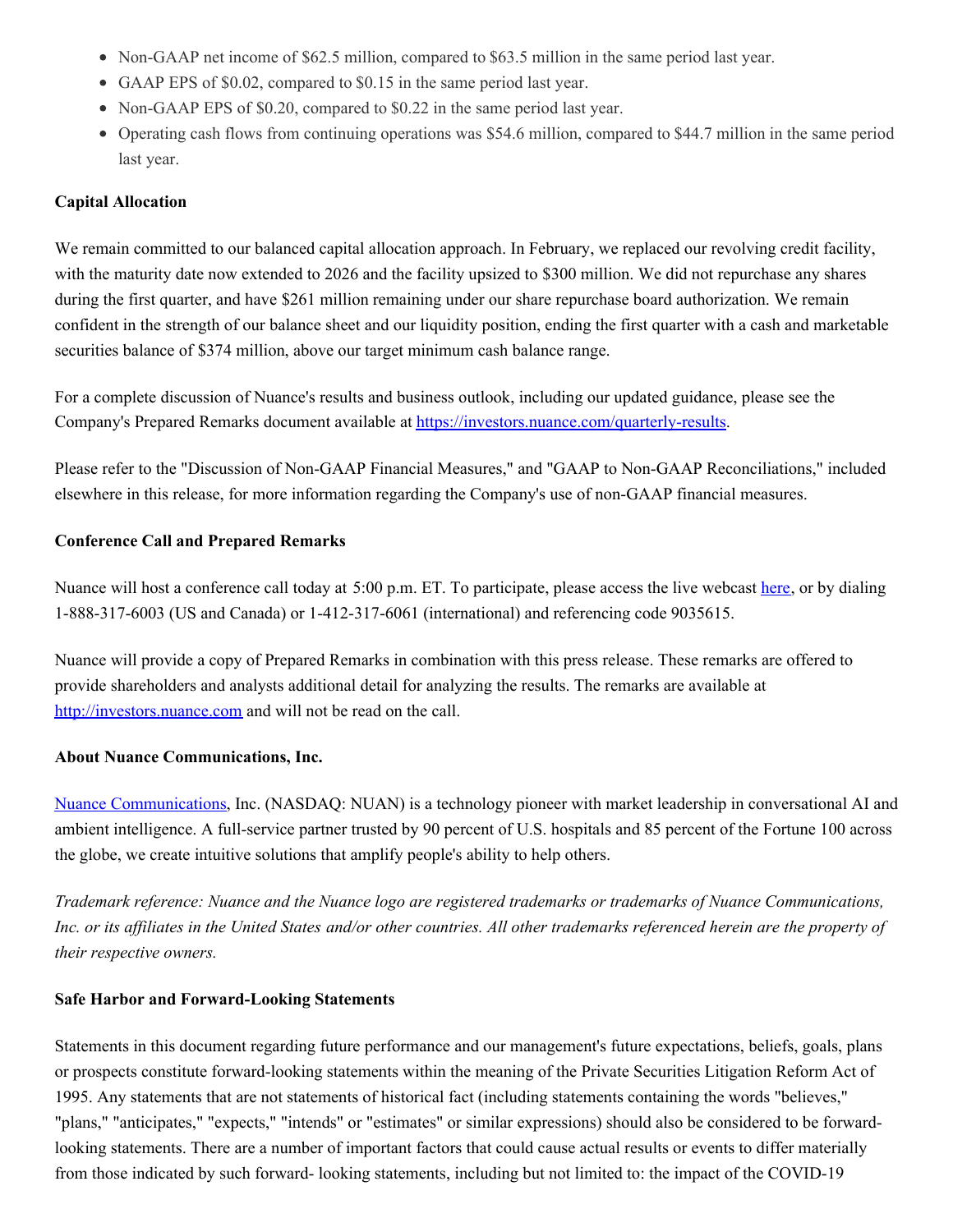pandemic, the effects of competition, including pricing pressure, and changing business models in the markets and industries in which we operate; fluctuations in demand for our existing and future products; changes to economic, political, and regulatory conditions in the United States and internationally; our ability to attract and retain key personnel; our ability to control and successfully manage our expenses and cash position; cybersecurity and data privacy incidents or breaches, and related remediation and investigation; our ability to comply with applicable domestic and international laws and policies; fluctuating currency rates; possible quality issues in our products and technologies; our ability to realize anticipated synergies from acquired businesses, to cut stranded costs related to divested businesses, and to capture the expected value from strategic transactions; and the other factors described in our most recent Form 10-K, Form 10-Q and other filings with the Securities and Exchange Commission. We disclaim any obligation to update any forward-looking statements as a result of developments occurring after the date of this document.

## **Discussion of Non-GAAP Financial Measures**

We believe that providing non-GAAP ("Generally Accepted Accounting Principles") information to investors, in addition to the GAAP presentation, allows investors to view the financial results in the way management views the operating results. We further believe that providing this information allows investors not only to better understand our financial performance, but also to evaluate the efficacy of the methodology and information used by management to evaluate and measure such performance. The non-GAAP information included in this press release should not be considered superior to, or a substitute for, financial statements prepared in accordance with GAAP.

We utilize a number of different financial measures, both GAAP and non-GAAP, in analyzing and assessing the overall performance of the business, for making operating decisions and for forecasting and planning for future periods. Our annual financial plan is prepared both on a GAAP and non-GAAP basis, and the non-GAAP annual financial plan is approved by our board of directors. Continuous budgeting and forecasting for revenue and expenses are conducted on a consistent non-GAAP basis (in addition to GAAP) and actual results on a non-GAAP basis are assessed against the non-GAAP annual financial plan. The board of directors and management utilize these non-GAAP measures and results (in addition to the GAAP results) to determine our allocation of resources. In addition, and as a consequence of the importance of these measures in managing the business, we use non-GAAP measures and results in the evaluation process to establish management's compensation. For example, our annual bonus program payments are based upon the achievement of consolidated non-GAAP revenue and consolidated non-GAAP earnings per share financial targets. We consider the use of non-GAAP revenue helpful in understanding the performance of our business, as it excludes the purchase accounting impact on acquired deferred revenue and other acquisition-related adjustments to revenue. We also consider the use of non-GAAP earnings per share helpful in assessing the organic performance of the continuing operations of our business. By organic performance we mean performance as if we had owned an acquired business in the same period a year ago. By constant currency organic performance, we mean performance excluding the effect of current foreign currency rate fluctuations. By continuing operations, we mean the ongoing results of the business excluding certain unplanned costs.

Consistent with this approach, we believe that disclosing non-GAAP financial measures to the readers of our financial statements provides such readers with useful supplemental data that, while not a substitute for GAAP financial statements, allows for greater transparency in the review of our financial and operational performance. In assessing the overall health of the business during the three months ended December 31, 2020 and 2019, our management has either included or excluded items in seven general categories, each of which is described below.

## **Acquisition-related revenue and cost of revenue.**

We provide supplementary non-GAAP financial measures of revenue that include revenue that we would have recognized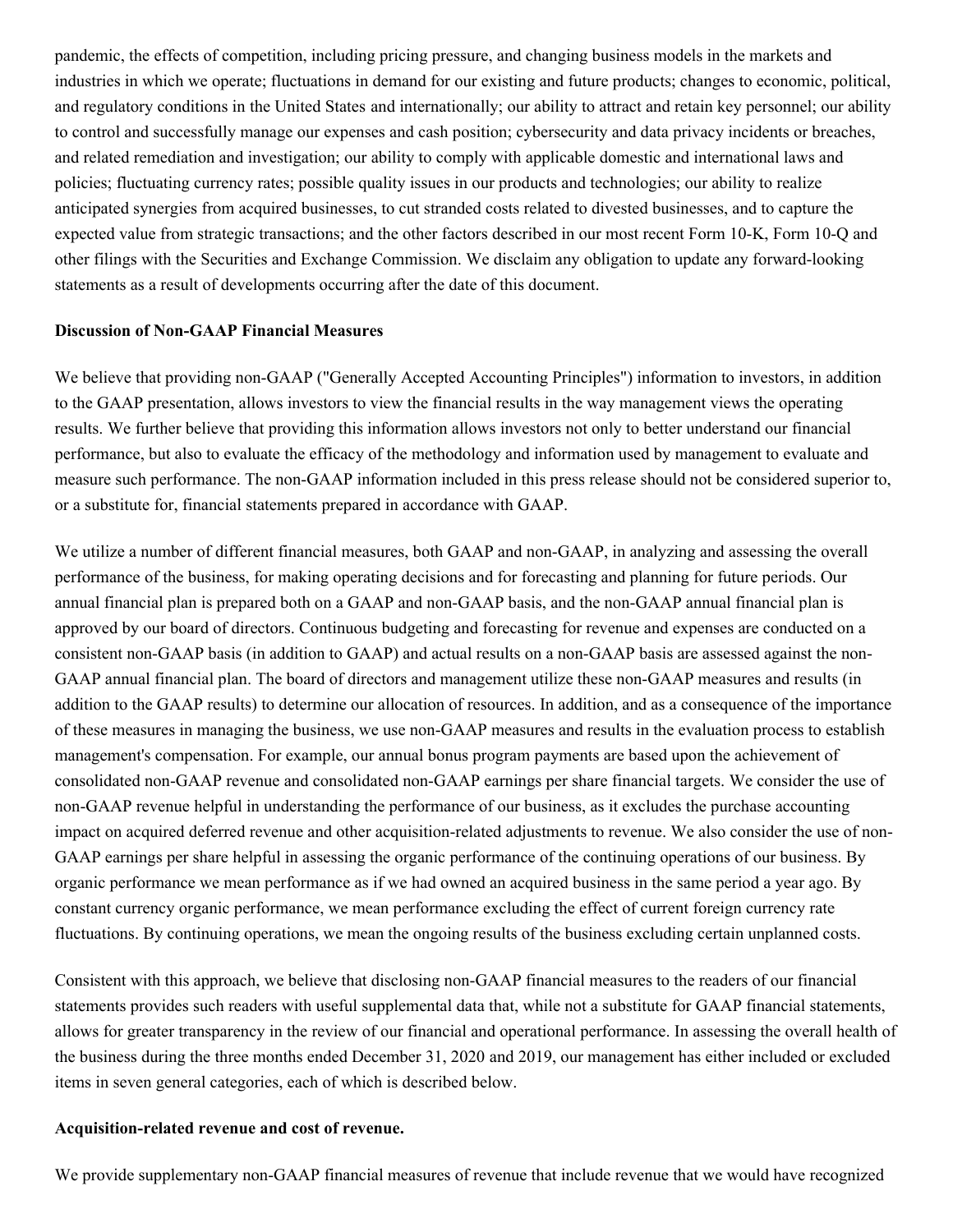but for the purchase accounting treatment of acquisition transactions. Non-GAAP revenue also includes revenue that we would have recognized had we not acquired intellectual property and other assets from the same customer. Because GAAP accounting requires the elimination of this revenue, GAAP results alone do not fully capture all of our economic activities. These non-GAAP adjustments are intended to reflect the full amount of such revenue. We include non-GAAP revenue and cost of revenue to allow for more complete comparisons to the financial results of historical operations, forward-looking guidance and the financial results of peer companies. We believe these adjustments are useful to management and investors as a measure of the ongoing performance of the business because, although we cannot be certain that customers will renew their contracts, we have historically experienced high renewal rates on maintenance and support agreements and other customer contracts. Additionally, although acquisition-related revenue adjustments are non-recurring with respect to past acquisitions, we generally will incur these adjustments in connection with any future acquisitions.

#### **Restructuring and other costs, net.**

Restructuring and other charges, net include restructuring expenses as well as other charges that are unusual in nature, are the result of unplanned events, and arise outside the ordinary course of our business. Restructuring expenses consist of employee severance costs, charges for the closure of excess facilities and other contract termination costs. Other charges include litigation contingency reserves, asset impairment charges, expenses associated with the malware incident that occurred in the third quarter of fiscal year 2017 (the "2017 Malware Incident") and gains or losses on the sale or disposition of certain non-strategic assets or product lines.

#### **Acquisition-related costs, net.**

In recent years, we have completed a number of acquisitions, which result in operating expenses, that would not otherwise have been incurred. We provide supplementary non-GAAP financial measures, which exclude certain transition, integration and other acquisition-related expense items resulting from acquisitions, to allow more accurate comparisons of the financial results to historical operations, forward looking guidance and the financial results of less acquisitive peer companies. We consider these types of costs and adjustments, to a great extent, to be unpredictable and dependent on a significant number of factors that are outside of our control. Furthermore, we do not consider these acquisition-related costs and adjustments to be related to the organic continuing operations of the acquired businesses and are generally not relevant to assessing or estimating the long-term performance of the acquired assets. In addition, the size, complexity and/or volume of past acquisitions, which often drives the magnitude of acquisition related costs, may not be indicative of the size, complexity and/or volume of future acquisitions. By excluding acquisition-related costs and adjustments from our non-GAAP measures, management is better able to evaluate our ability to utilize our existing assets and estimate the long-term value that acquired assets will generate for us. We believe that providing a supplemental non-GAAP measure, which excludes these items allows management and investors to consider the ongoing operations of the business both with, and without, such expenses.

These acquisition-related costs fall into the following categories: (i) transition and integration costs; (ii) professional service fees and expenses; and (iii) acquisition-related adjustments. Although these expenses are not recurring with respect to past acquisitions, we generally will incur these expenses in connection with any future acquisitions. These categories are further discussed as follows:

(i) Transition and integration costs. Transition and integration costs include retention payments, transitional employee costs, and earn-out payments treated as compensation expense, as well as the costs of integration-related activities, including services provided by third parties.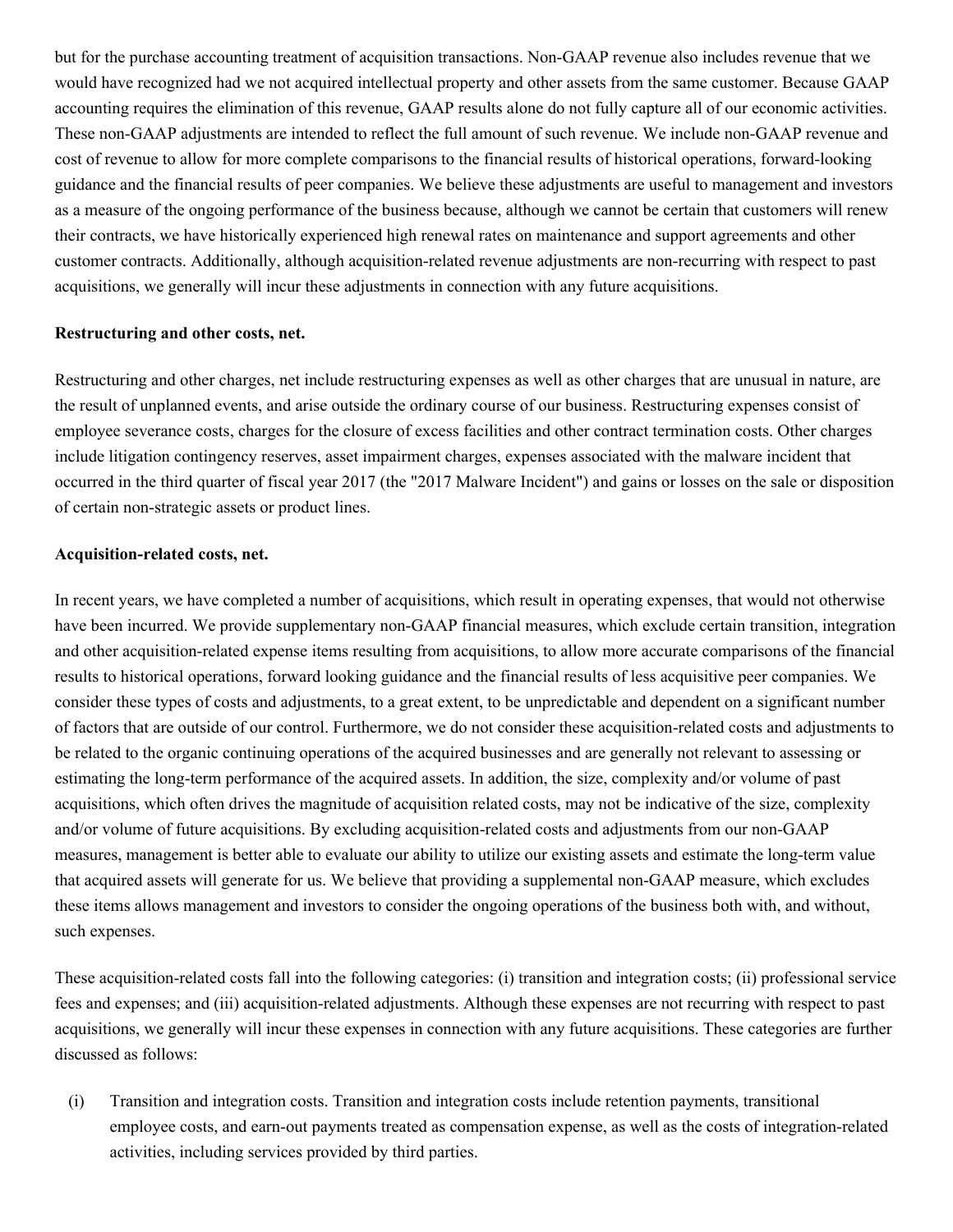- (ii) Professional service fees and expenses. Professional service fees and expenses include financial advisory, legal, accounting and other outside services incurred in connection with acquisition activities, and disputes and regulatory matters related to acquired entities.
- (iii) Acquisition-related adjustments. Acquisition-related adjustments include adjustments to acquisition-related items that are required to be marked to fair value each reporting period, such as contingent consideration, and other items related to acquisitions for which the measurement period has ended, such as gains or losses on settlements of pre-acquisition contingencies.

# **Amortization of acquired intangible assets.**

We exclude the amortization of acquired intangible assets from non-GAAP expense and income measures. These amounts are inconsistent in amount and frequency and are significantly impacted by the timing and size of acquisitions. Providing a supplemental measure which excludes these charges allows management and investors to evaluate results "as-if" the acquired intangible assets had been developed internally rather than acquired and, therefore, provides a supplemental measure of performance in which our acquired intellectual property is treated in a comparable manner to our internally developed intellectual property. Although we exclude amortization of acquired intangible assets from our non-GAAP expenses, we believe that it is important for investors to understand that such intangible assets contribute to revenue generation. Amortization of intangible assets that relate to past acquisitions will recur in future periods until such intangible assets have been fully amortized. Future acquisitions may result in the amortization of additional intangible assets.

# **Non-cash expenses.**

We provide non-GAAP information relative to the following non-cash expenses: (i) stock-based compensation; and (ii) non-cash interest. These items are further discussed as follows:

- (i) Stock-based compensation. Because of varying valuation methodologies, subjective assumptions and the variety of award types, we believe that excluding stock-based compensation allows for more accurate comparisons of operating results to peer companies, as well as to times in our history when stock-based compensation was more or less significant as a portion of overall compensation than in the current period. We evaluate performance both with and without these measures because compensation expense related to stock-based compensation is typically noncash and the options and restricted awards granted are influenced by our stock price and other factors such as volatility that are beyond our control. The expense related to stock-based awards is generally not controllable in the short-term and can vary significantly based on the timing, size and nature of awards granted. As such, we do not include such charges in operating plans. Stock-based compensation will continue in future periods.
- (ii) Non-cash interest. We exclude non-cash interest because we believe that excluding this expense provides senior management, as well as other users of the financial statements, with a valuable perspective on the cash-based performance and health of the business, including the current near-term projected liquidity. Non-cash interest expense will continue in future periods.

# **Other expenses.**

We exclude certain other expenses that result from unplanned events outside the ordinary course of continuing operations, in order to measure operating performance and current and future liquidity both with and without these expenses. By providing this information, we believe management and the users of the financial statements are better able to understand the financial results of what we consider to be our organic, continuing operations. Included in these expenses are items such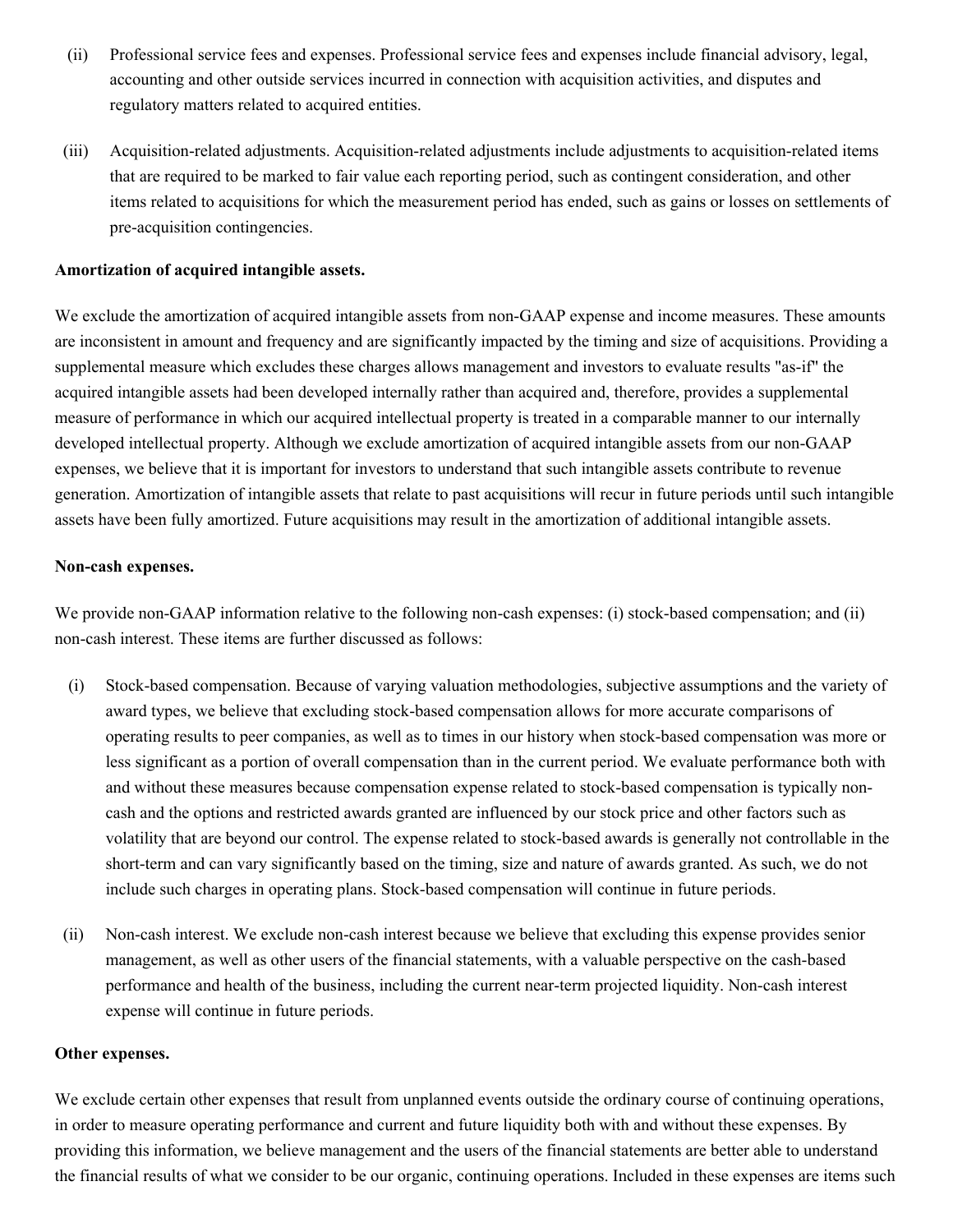as restructuring charges, asset impairments and other charges (credits), net, and losses from extinguishing our convertible debt. Other items such as consulting and professional services fees related to assessing strategic alternatives and our transformation programs, implementation of the new revenue recognition standard (ASC 606), and expenses associated with the malware incident and remediation thereof are also excluded.

# **Non-GAAP Operating Income**

Our non-GAAP operating income includes acquisition-related revenue adjustments but excludes non-GAAP expenses such as stock compensation, amortization of intangible assets, restructuring and other costs, net, acquisition-related costs, net, and certain other expenses that result from unplanned events outside the ordinary course of continuing operations.

## **Non-GAAP income tax provision.**

Our non-GAAP income tax provision is determined based on our non-GAAP pre-tax income. The tax effect of each non-GAAP adjustment, if applicable, is computed based on the statutory tax rate of the jurisdiction to which the adjustment relates. Additionally, as our non-GAAP profitability is higher based on the non-GAAP adjustments, we adjust the GAAP tax provision to remove valuation allowances and related effects based on the higher level of reported non-GAAP profitability. We also exclude from our non-GAAP tax provision certain discrete tax items as they occur.

## **Contact Information**

**For Investors** Michael Maguire Nuance Communications, Inc. Tel: 781-565-4855 Email: [michael.maguire@nuance.com](mailto:michael.maguire@nuance.com)

#### **For Press**

Nancy Scott Nuance Communications, Inc. Tel: 781-565-4130 Email: [nancy.scott@nuance.com](mailto:nancy.scott@nuance.com)

# *Financial Tables Follow*

# Nuance Communications, Inc. Condensed Consolidated Statements of Operations (in thousands, except per share amounts) Unaudited

|                                   | Three Months Ended December 31, |         |      |         |
|-----------------------------------|---------------------------------|---------|------|---------|
|                                   | 2020                            |         | 2019 |         |
| <b>Revenues:</b>                  |                                 |         |      |         |
| Hosting and professional services |                                 | 195,832 |      | 173,921 |
| Product and licensing             |                                 | 86,037  |      | 125,015 |
| Maintenance and support           |                                 | 63,884  |      | 62,573  |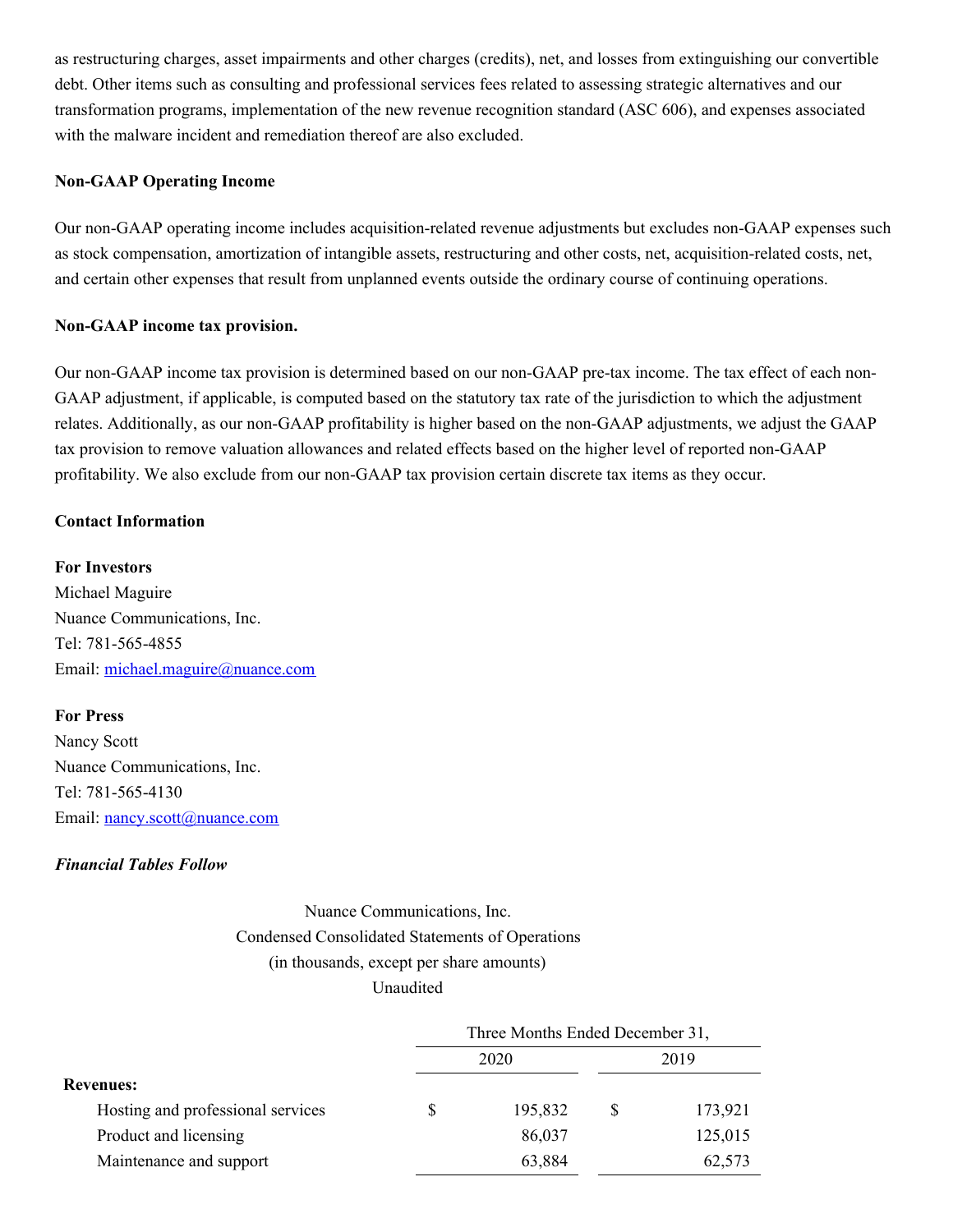| Total revenues<br><b>Cost of revenues:</b>  | 345,753      |              | 361,509   |
|---------------------------------------------|--------------|--------------|-----------|
| Hosting and professional services           | 105,615      |              | 101,330   |
| Product and licensing                       | 14,415       |              | 33,944    |
| Maintenance and support                     | 7,486        |              | 7,863     |
| Amortization of intangible assets           | 4,262        |              | 6,569     |
| Total cost of revenues                      | 131,778      |              | 149,706   |
| Gross profit                                | 213,975      |              | 211,803   |
| <b>Operating expenses:</b>                  |              |              |           |
| Research and development                    | 56,457       |              | 54,605    |
| Sales and marketing                         | 65,405       |              | 65,776    |
| General and administrative                  | 41,145       |              | 38,334    |
| Amortization of intangible assets           | 10,531       |              | 9,189     |
| Acquisition-related costs, net              | 325          |              | 1,220     |
| Restructuring and other charges, net        | 8,566        |              | 6,683     |
| Total operating expenses                    | 182,429      |              | 175,807   |
| Income from operations                      | 31,546       |              | 35,996    |
| Other expenses, net                         | (22, 289)    |              | (33,669)  |
| Income before income taxes                  | 9,257        |              | 2,327     |
| Provision (benefit) for income taxes        | 2,303        |              | (41, 297) |
| Net income from continuing operations       | 6,954        |              | 43,624    |
| Net income from discontinued operations     | 7,941        |              | 5,061     |
| Net income                                  | \$<br>14,895 | $\$$         | 48,685    |
| Net income per common share - basic:        |              |              |           |
| Continuing operations                       | \$<br>0.02   | \$           | 0.15      |
| Discontinued operations                     | 0.03         |              | 0.02      |
| Total net income per basic common share     | \$<br>0.05   | \$           | 0.17      |
| Net income per common share - diluted:      |              |              |           |
| Continuing operations                       | \$<br>0.02   | $\mathbb{S}$ | 0.15      |
| Discontinued operations                     | 0.03         |              | 0.02      |
| Total net income per diluted common share   | \$<br>0.05   | \$           | 0.17      |
| Weighted average common shares outstanding: |              |              |           |
| <b>Basic</b>                                | 283,818      |              | 284,130   |
| Diluted                                     | 314,210      |              | 289,453   |

Nuance Communications, Inc. Condensed Consolidated Balance Sheets (in thousands) Unaudited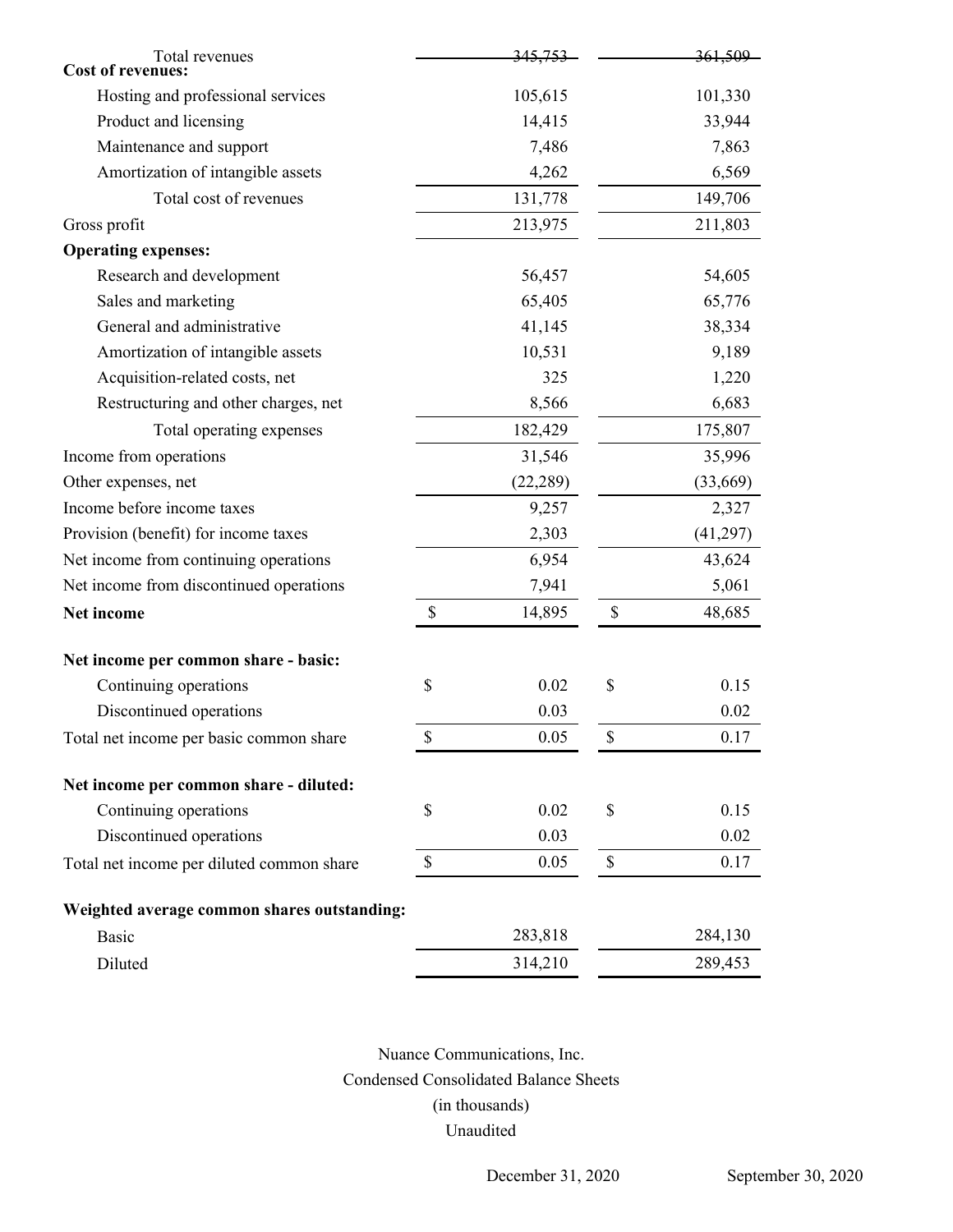# **ASSETS**

| Current assets:                                                     |                           |           |      |           |
|---------------------------------------------------------------------|---------------------------|-----------|------|-----------|
| Cash and cash equivalents                                           | \$                        | 299,446   | \$   | 301,233   |
| Marketable securities                                               |                           | 74,862    |      | 71,114    |
| Accounts receivable, net                                            |                           | 216,447   |      | 175,583   |
| Prepaid expenses and other current assets                           |                           | 157,482   |      | 152,563   |
| Current assets of discontinued operations                           |                           | 35,965    |      | 35,492    |
| Total current assets                                                |                           | 784,202   |      | 735,985   |
| Land, building and equipment, net                                   |                           | 138,639   |      | 137,299   |
| Goodwill                                                            |                           | 2,131,095 |      | 2,120,495 |
| Intangible assets, net                                              |                           | 153,424   |      | 167,270   |
| Right-of-use assets                                                 |                           | 101,172   |      | 104,839   |
| Other assets                                                        |                           | 262,464   |      | 248,414   |
| Long-term assets of discontinued operations                         |                           | 76,689    |      | 79,030    |
| Total assets                                                        | \$                        | 3,647,685 | $\$$ | 3,593,332 |
| <b>LIABILITIES AND STOCKHOLDERS' EQUITY</b><br>Current liabilities: |                           |           |      |           |
| Current portion of long-term debt                                   | \$                        | 1,053,011 | \$   | 432,209   |
| Contingent and deferred acquisition payments                        |                           | 4,524     |      | 4,224     |
| Accounts payable                                                    |                           | 81,461    |      | 71,833    |
| Accrued expenses and other current liabilities                      |                           | 157,779   |      | 199,254   |
| Deferred revenue                                                    |                           | 273,145   |      | 249,484   |
| Current liabilities of discontinued operations                      |                           | 26,160    |      | 29,138    |
| Total current liabilities                                           |                           | 1,596,080 |      | 986,142   |
| Long-term debt                                                      |                           | 495,977   |      | 1,104,464 |
| Deferred revenue, net of current portion                            |                           | 101,632   |      | 98,696    |
| Deferred tax liability                                              |                           | 64,094    |      | 70,116    |
| Operating lease liabilities                                         |                           | 100,339   |      | 103,996   |
| Other liabilities                                                   |                           | 65,085    |      | 64,597    |
| Long-term liabilities of discontinued operations                    |                           | 18,099    |      | 21,388    |
| <b>Total liabilities</b>                                            |                           | 2,441,306 |      | 2,449,399 |
| Mezzanine Equity                                                    |                           | 53,343    |      |           |
| Stockholders' equity                                                |                           | 1,153,036 |      | 1,143,933 |
| Total liabilities and stockholders' equity                          | $\boldsymbol{\mathsf{S}}$ | 3,647,685 | $\$$ | 3,593,332 |

Nuance Communications, Inc. Consolidated Statements of Cash Flows (in thousands)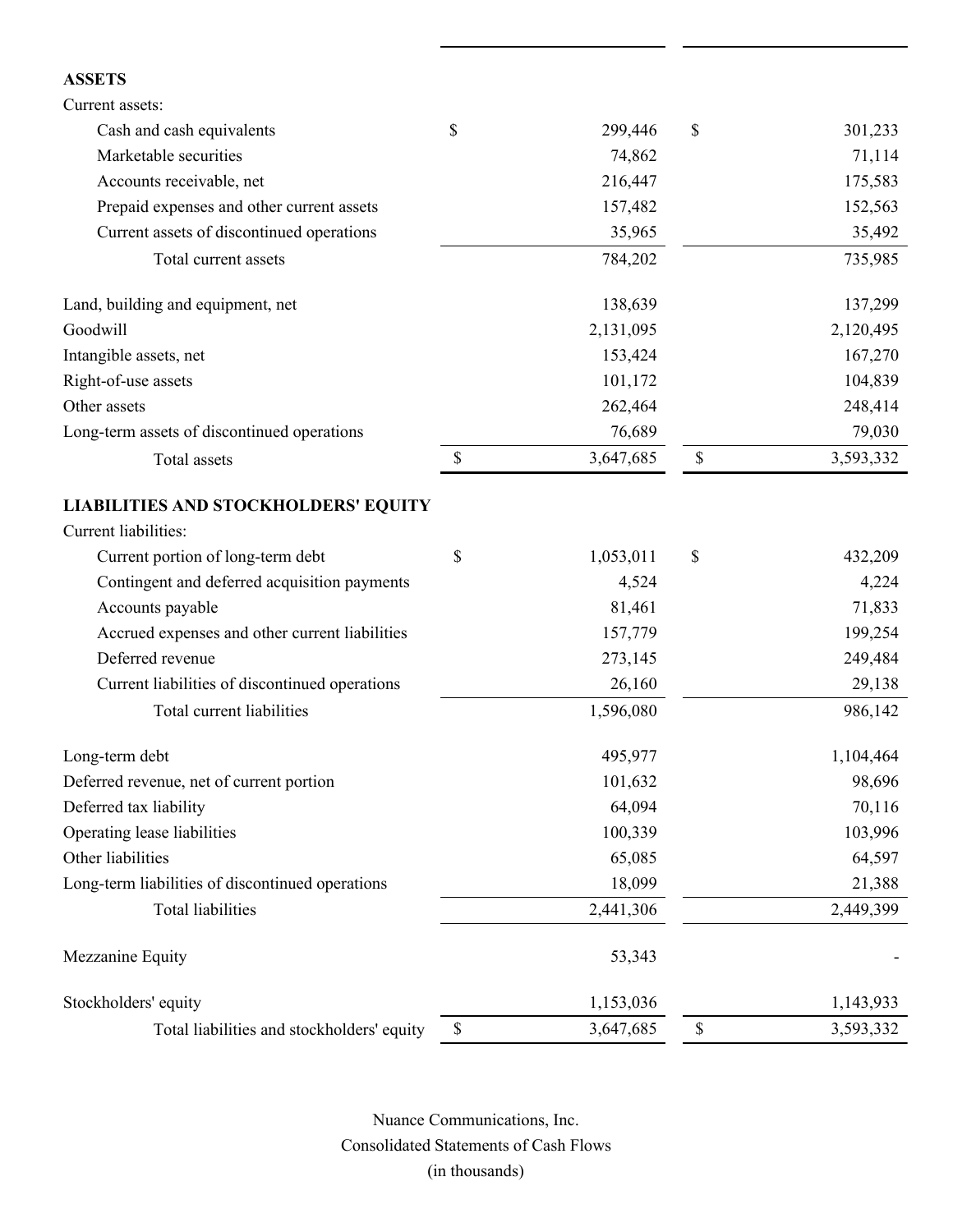# Unaudited

|                                                                       | Three Months Ended December 31, |              |  |
|-----------------------------------------------------------------------|---------------------------------|--------------|--|
|                                                                       | 2020                            | 2019         |  |
| Cash flows from operating activities:                                 |                                 |              |  |
| Net income from continuing operations                                 | \$<br>6,954                     | \$<br>43,624 |  |
| Adjustments to reconcile net income to net cash provided by           |                                 |              |  |
| operating activities:                                                 |                                 |              |  |
| Depreciation                                                          | 7,993                           | 7,793        |  |
| Amortization                                                          | 14,793                          | 15,758       |  |
| Stock-based compensation                                              | 34,906                          | 30,402       |  |
| Non-cash interest expense                                             | 12,324                          | 12,744       |  |
| Deferred tax benefit                                                  | (5, 435)                        | (42,900)     |  |
| Loss on extinguishment of debt                                        |                                 | 15,000       |  |
| Other                                                                 | 3,028                           | 41           |  |
| Changes in operating assets and liabilities, excluding effects of     |                                 |              |  |
| acquisitions:                                                         |                                 |              |  |
| Accounts receivable                                                   | (40, 023)                       | (21, 164)    |  |
| Prepaid expenses and other assets                                     | (5,892)                         | 27,414       |  |
| Accounts payable                                                      | 11,636                          | (1,703)      |  |
| Accrued expenses and other liabilities                                | (9,480)                         | (70, 017)    |  |
| Deferred revenue                                                      | 23,814                          | 27,686       |  |
| Net cash provided by operating activities - continuing operations     | 54,618                          | 44,678       |  |
| Net cash provided by operating activities - discontinued operations   | 6,570                           | 8,875        |  |
| Net cash provided by operating activities                             | 61,188                          | 53,553       |  |
| Cash flows from investing activities:                                 |                                 |              |  |
| Capital expenditures                                                  | (17, 400)                       | (14,204)     |  |
| Proceeds from disposition of a business, net of transaction fees      |                                 |              |  |
| Purchases of marketable securities and other investments              | (41,366)                        | (86,699)     |  |
| Proceeds from sales and maturities of marketable securities and other |                                 |              |  |
| investments                                                           | 37,582                          | 82,588       |  |
| Payments for business and asset acquisitions, net of cash acquired    | (250)                           |              |  |
| Other                                                                 | (545)                           | 1,272        |  |
| Net cash used in investing activities                                 | (21, 979)                       | (17,043)     |  |
| Cash flows from financing activities:                                 |                                 |              |  |
| Repurchase and redemption of debt                                     |                                 | (313,500)    |  |
| Net distribution from Cerence upon the spin-off                       |                                 | 139,090      |  |
| Payments for repurchase of common stock                               |                                 | (92, 444)    |  |
| Payments for taxes related to net share settlement of equity awards   | (43, 729)                       | (29,958)     |  |
| Other financing activities                                            | (6)                             | (725)        |  |
| Net cash used in financing activities                                 | (43, 735)                       | (297, 537)   |  |
| Effects of exchange rate changes on cash and cash equivalents         | 2,739                           | 1,524        |  |
| Net decrease in cash and cash equivalents                             | (1,787)                         | (259, 503)   |  |
| Cash and cash equivalents at beginning of period                      | 301,233                         | 560,961      |  |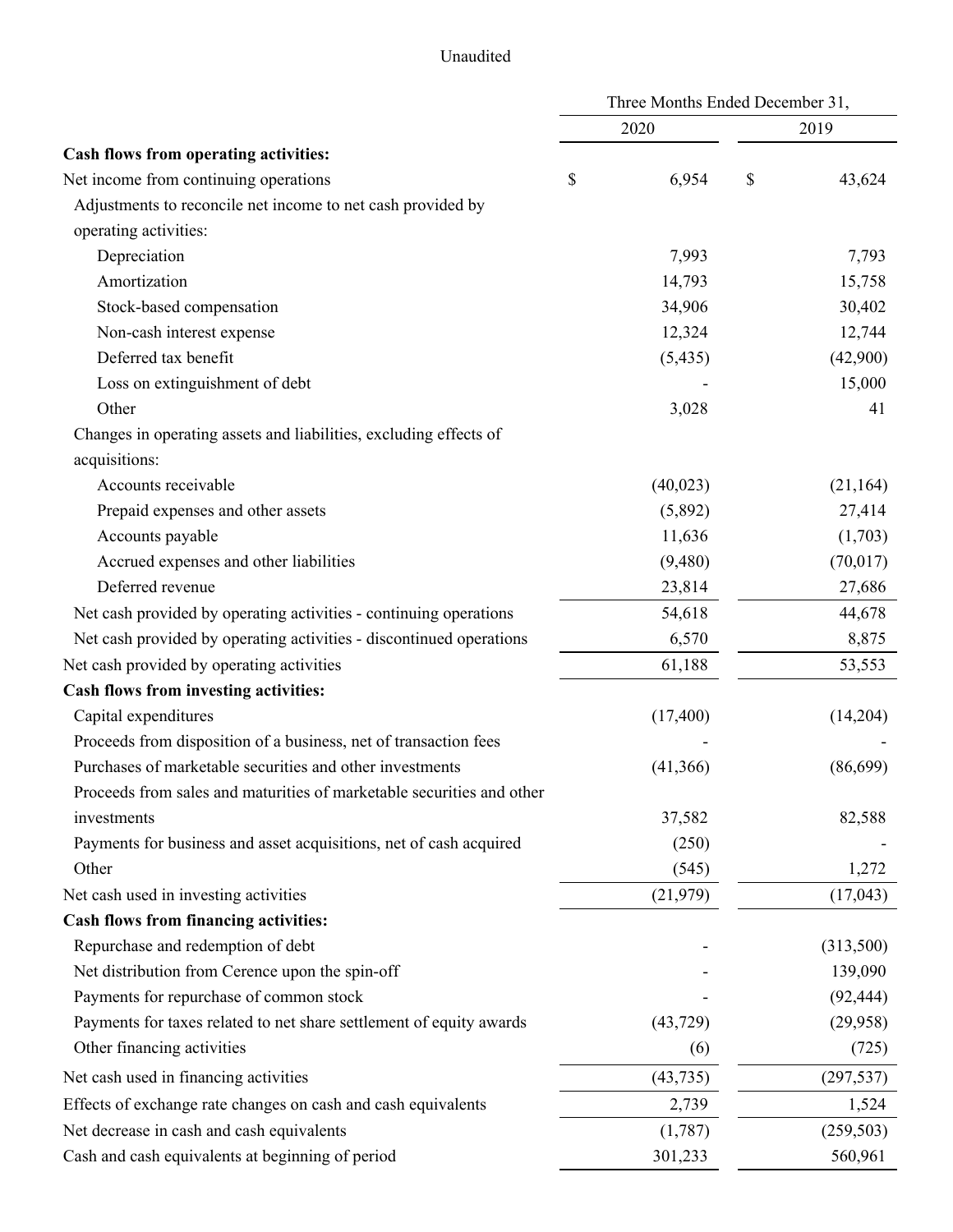# Nuance Communications, Inc. Supplemental Financial Information GAAP to Non-GAAP Reconciliations (in thousands) Unaudited

Three Months Ended December 31, 2020 2019 **GAAP revenues** \$ 345,753 \$ 361,509 Acquisition-related revenue adjustments: hosting and professional services and the services of the services of the services of the services of  $\sim$  89 **Non-GAAP revenues** \$ 345,753 \$ 361,598 **GAAP cost of revenues** \$ 131,778 \$ 149,706 Cost of revenues from amortization of intangible assets (4,262) (6,569) Cost of revenues adjustments: hosting and professional services (1)  $(6,563)$   $(4,977)$ Cost of revenues adjustments: product and licensing (1) (75) (129) Cost of revenues adjustments: maintenance and support (1) (426) (393) Cost of revenues adjustments: other  $(66)$ **Non-GAAP cost of revenues** \$ 120,452 \$ 137,572 **GAAP gross profit** \$ 213,975 \$ 211,803 Gross profit adjustments and the contract of the contract of the contract of the contract of the contract of the contract of the contract of the contract of the contract of the contract of the contract of the contract of t **Non-GAAP gross profit** \$ 225,301 \$ 224,026 **GAAP income from operations** \$ 31,546 \$ 35,996 Gross profit adjustments 11,326 12,223 Research and development (1) 8,440 8,440 8,440 Sales and marketing (1) 8,943 7,025 General and administrative (1) 10,459 9,438 Acquisition-related costs, net 325 1,220 Amortization of intangible assets 10,531 9,189 Restructuring and other charges, net 8,566 6,683 Other 1,305 191 **Non-GAAP** income from operations \$ 91,441 \$ 90,405 **GAAP income before income taxes** \$ 9,257 \$ 2,327 Gross profit adjustments 11,326 12,223 Research and development (1) 8,440 8,440 8,440

Sales and marketing (1)  $8,943$  7,025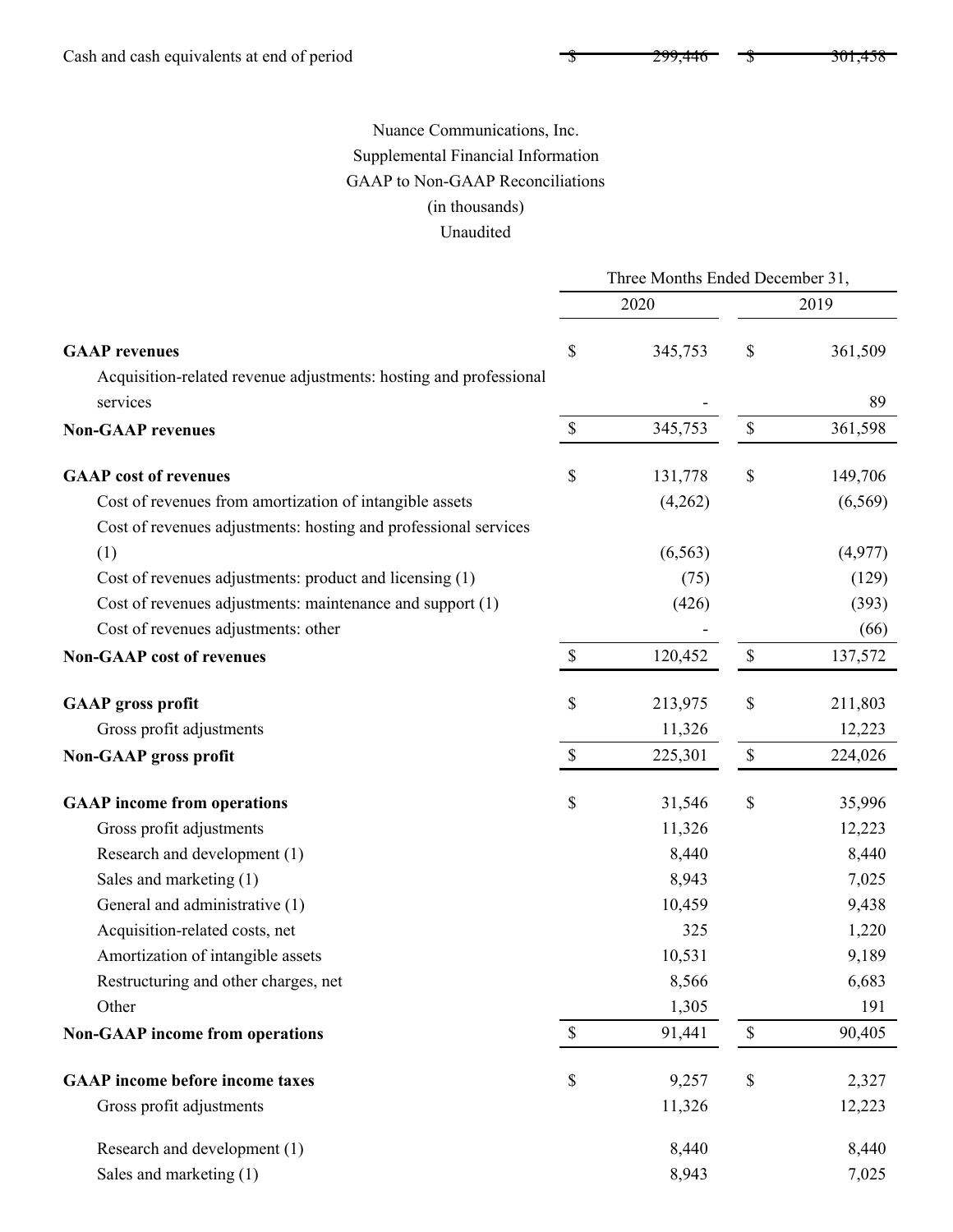| <b>Non-GAAP income before income taxes</b> | 81,248 | 83,984 |
|--------------------------------------------|--------|--------|
| Other                                      | 1.077  | (305)  |
| Loss on extinguishment of debt             |        | 15,000 |
| Non-cash interest expense                  | 12,324 | 12,744 |
| Restructuring and other charges, net       | 8,566  | 6,683  |
| Amortization of intangible assets          | 10,531 | 9,189  |
| Acquisition-related costs, net             | 325    | 1,220  |
| General and administrative (1)             | 10,459 | 9,438  |
|                                            |        |        |

# Nuance Communications, Inc. Supplemental Financial Information GAAP to Non-GAAP Reconciliations, continued (in thousands, except per share amounts) Unaudited

|                                                        | Three Months Ended December 31, |           |                           |          |
|--------------------------------------------------------|---------------------------------|-----------|---------------------------|----------|
|                                                        |                                 | 2020      |                           | 2019     |
| <b>GAAP</b> provision (benefit) for income taxes       |                                 | 2,303     | \$                        | (41,297) |
| Income tax effect of non-GAAP adjustments              |                                 | 12,421    |                           | 20,285   |
| Removal of valuation allowance and other items         |                                 | 3,409     |                           | 41,503   |
| Removal of discrete items                              |                                 | 620       |                           |          |
| <b>Non-GAAP provision for income taxes</b>             | $\mathcal{S}$                   | 18,753    | \$                        | 20,491   |
| <b>GAAP</b> net income from continuing operations      | \$                              | 6,954     | \$                        | 43,624   |
| Acquisition-related adjustment - revenues (2)          |                                 |           |                           | 89       |
| Acquisition-related costs, net                         |                                 | 325       |                           | 1,220    |
| Cost of revenue from amortization of intangible assets |                                 | 4,262     |                           | 6,569    |
| Amortization of intangible assets                      |                                 | 10,531    |                           | 9,189    |
| Restructuring and other charges, net                   |                                 | 8,566     |                           | 6,683    |
| Stock-based compensation (1)                           |                                 | 34,906    |                           | 30,402   |
| Non-cash interest expense                              |                                 | 12,324    |                           | 12,744   |
| Loss on extinguishment of debt                         |                                 |           |                           | 15,000   |
| Adjustment to income tax expense                       |                                 | (16, 450) |                           | (61,788) |
| Other                                                  |                                 | 1,077     |                           | (239)    |
| <b>Non-GAAP</b> net income                             | $\boldsymbol{\mathsf{S}}$       | 62,495    | $\boldsymbol{\mathsf{S}}$ | 63,493   |
| Non-GAAP diluted net income per share                  | \$                              | 0.20      | \$                        | 0.22     |
| Diluted weighted average common shares outstanding     |                                 | 314,210   |                           | 289,453  |